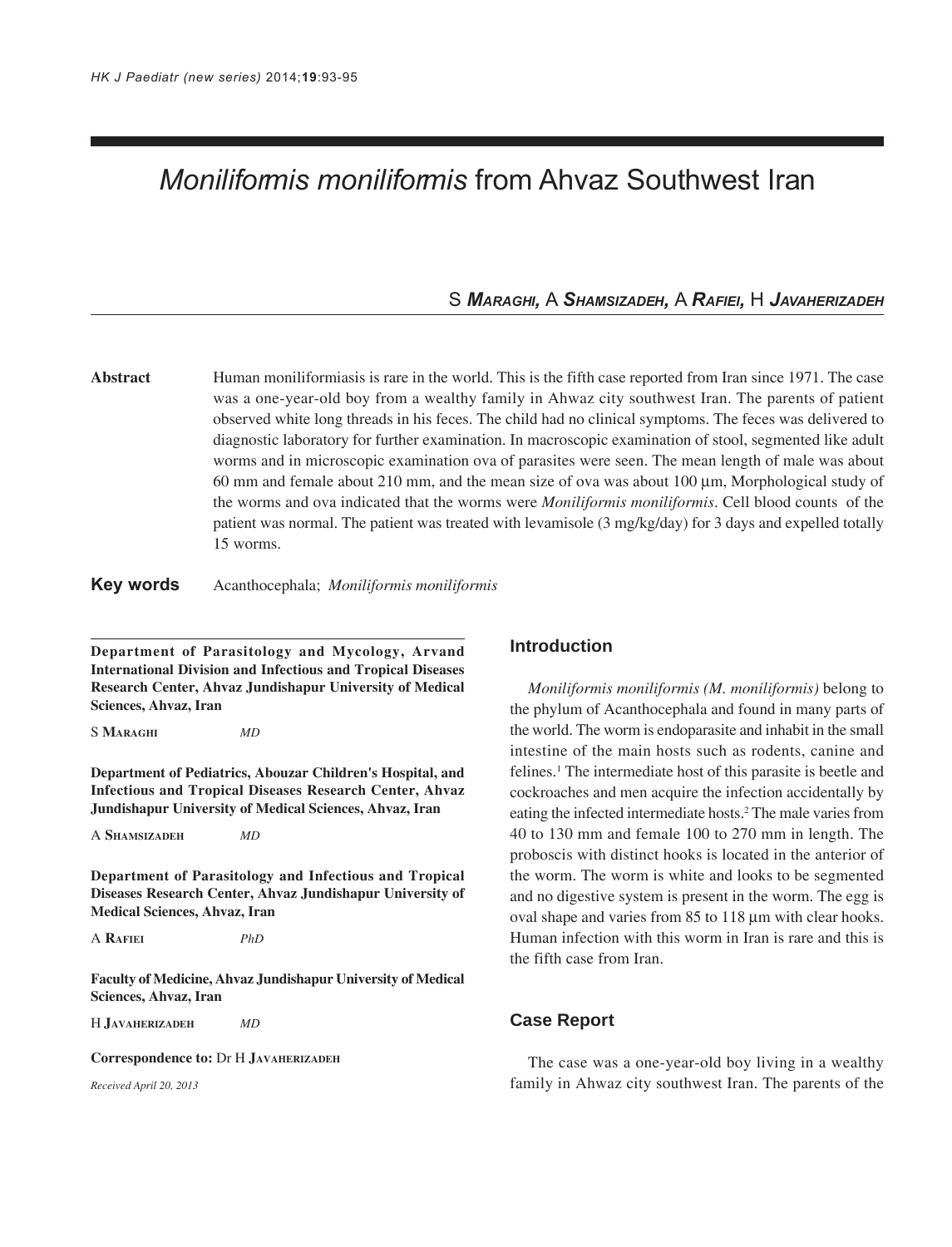child observed white long threads in his feces (Figure 1). The child had no clinical symptoms and his cell blood count was normal. The specimen was delivered to diagnostic laboratory. Macroscopic examination of the specimen revealed segmented like worms. The worms were washed with normal saline (Figure 2) and measured. The mean length of the worms was from 60 mm to 180 mm. In microscopic examination of the stool ova with the size of 100×80 µm was seen. Morphological studies of the worms and ova proved to be *M. moniliformis*. The patient was treated with levamisole (3 mg/kg/day) for 3 days. The patient expelled totally 25 worms before and after treatment within 4 months.

### **Discussion**

Less than 6 cases were reported from Iran since 1970. The first cases reported from Zabol, southeast Iran. The patient was an eighteen months boy from Zabol, southeast of Iran who passed 15 worms.3 The second case was from Isfahan in central region of Iran. The patient was a 4 months old boy with leukocytosis, mild anaemia and 4% eosinophil and giardiasis as well.4 The third case was a 2-year-old girl from Taibad city in Khorasan-e-razavi province, northeast of Iran.<sup>5</sup>

Our case had no clinical presentation. Messina et al, reported 2 toddlers with asymptomatic passage of *M. moniliformis6* which was similar to our report. But abdominal distention, anorexia, weakness, vomiting, and foamy diarrhea were reported as the possible manifestation of infection.3 Leukocytosis, mild anemia and 4% eosinophil were reported in a 4 months old boy by Moayedi et al.<sup>4</sup> Other symptoms such as abdominal pain, severe fatigue, diarrhea, dizziness, irritability, anorexia, pallor, weight loss, weakness, protuberant abdomen were reported in the literature.<sup>7</sup>

In our report there was no evidence regarding specific behaviour that may have caused the infection. But there was a history of pica which was seen by parents. In Messina et al, they reported history of exposure to animal and also putting insect and cockroaches in mouth.<sup>6</sup> Cockroaches, most common insect, may be important in the infection. So, it is possible for our case to be infected by cockroaches. Our patient was treated with levamisole. Pyrantel pamoate and mebendazole were used by Messina et al.<sup>6</sup> In the study by Richardson and Brink in laboratory-infected female Wistar rats, thiabendazole is recommended as the drug of choice.8

Human infection with this parasite has been reported from, Iraq,<sup>9</sup> and Saudi Arabia.<sup>10</sup> It is concluded that moniliformiasis is a cosmopolitan intestinal parasitic infection of animals, and humans can acquire the infection by ingestion of infected cockroaches and beetles or pica, especially by children. Preventive strategy should focus on cleaning home and kitchen from beetles and



**Figure 1** *M. moniliformis* in the feces of the patient (original picture).



**Figure 2** *M. moniliformis* worms separated from the feces of the patient and washed with Phosphate Buffered Saline.